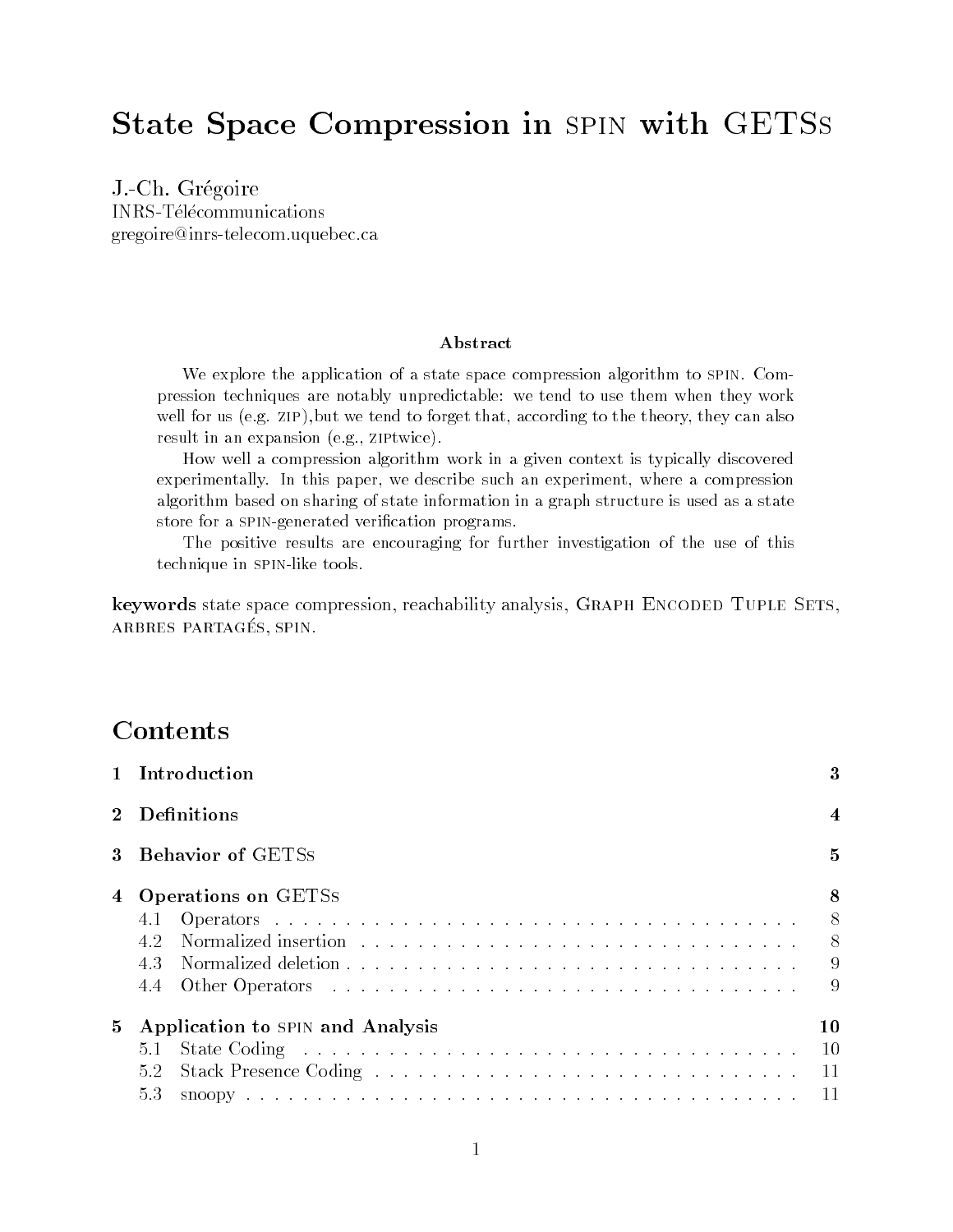| 6 Conclusion |  |
|--------------|--|
|              |  |
|              |  |
|              |  |
|              |  |
|              |  |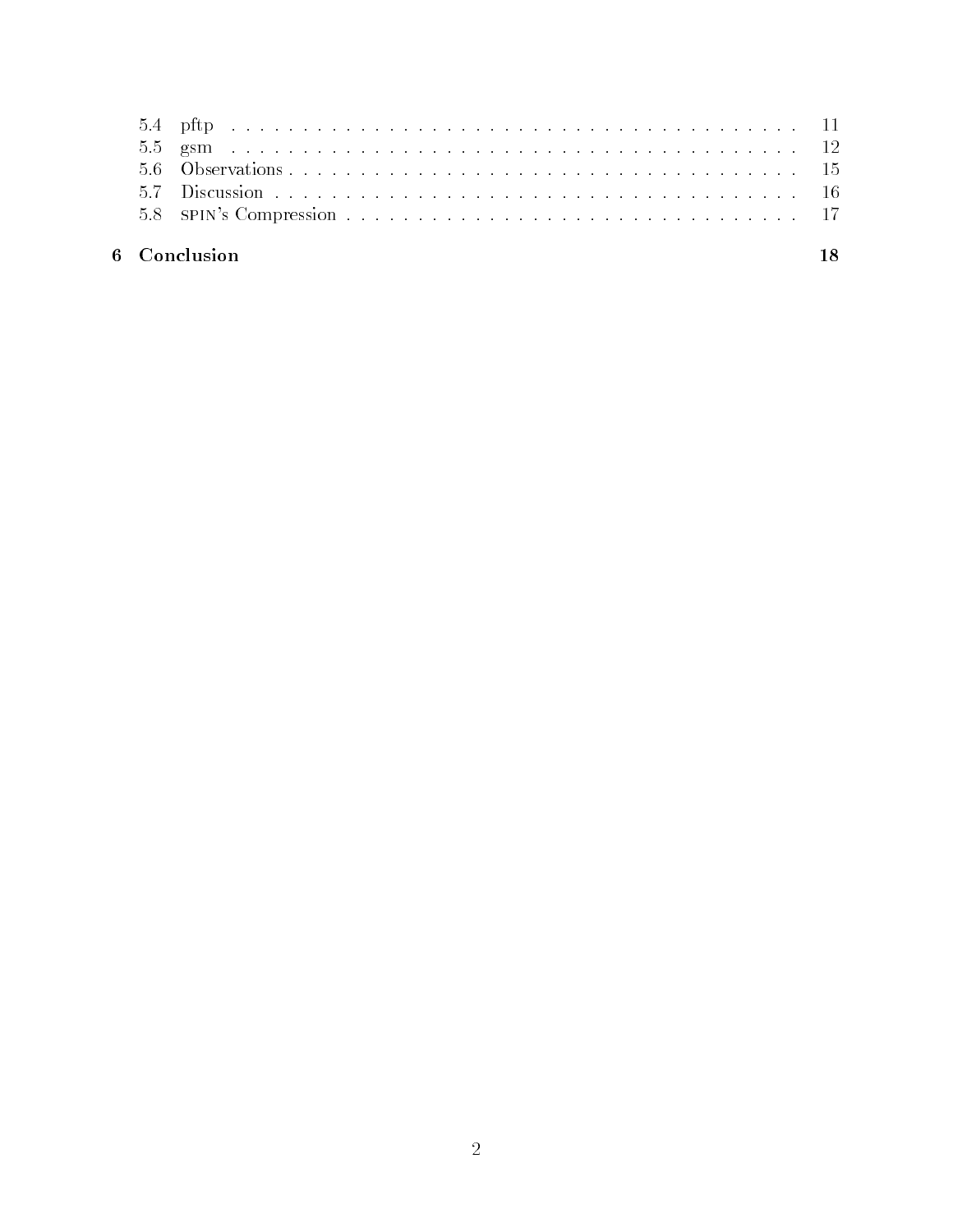#### **Introduction**  $\mathbf{1}$

The amount of main storage available on a given computer is the usual bottleneck in the verication of nite state systems. In spin [Holzmann91], this obstacle is alleviated somewhat in two different ways. The first is through the use of "partial order" techniques [Holzmann et al.94], which reduce the size of the system to explore while preserving the properties we want to verify. The second consists of changing the search from an exhaustive one to a partial, stochastic one, but without guaranteing a complete exploration [Holzmann91]. Those two techniques are orthogonal and can be combined.

We explore here the use of a data structure, called GRAPH ENCODED TUPLE SETS (GETS) <sup>1</sup> to support the computations of spin. This data structure acts as a compression mechanism for the state space. By encoding the state representation, it has the potential of reducing the amount of storage required to hold the state space. However, since it acts as a compression mechanism, it also has the potential of actually using more storage than would be required without compression.

In earlier work [Gagnon et al.95], we have already studied GETS in the context of a custom reachability analysis tool. Here our focus is on spin, and on whether or not this algorithm will behave favorably (i.e. achieve ma jor compression in reasonable time) in the context of spin, and with \partial order" reduced explorations. Our results in this experiment have been largely positive, but we should stress they are only the first step towards a GETSbased spin.

Next, the data structure is defined, and its properties illustrated. We then define a few of its operators. We go on to explore how they can be used in spin, and show the results we have obtained in a few experiments. Some observations are made and discussed.

the original french name of the data structure was Arbres Partages, or  $\,$  shared trees , and dubbed in  $\,$ english "sharing trees" by original authors. In practice, we have found the name to be misleading, and prefer the GETS terminology; GETS however are indeed Arbres Partagés.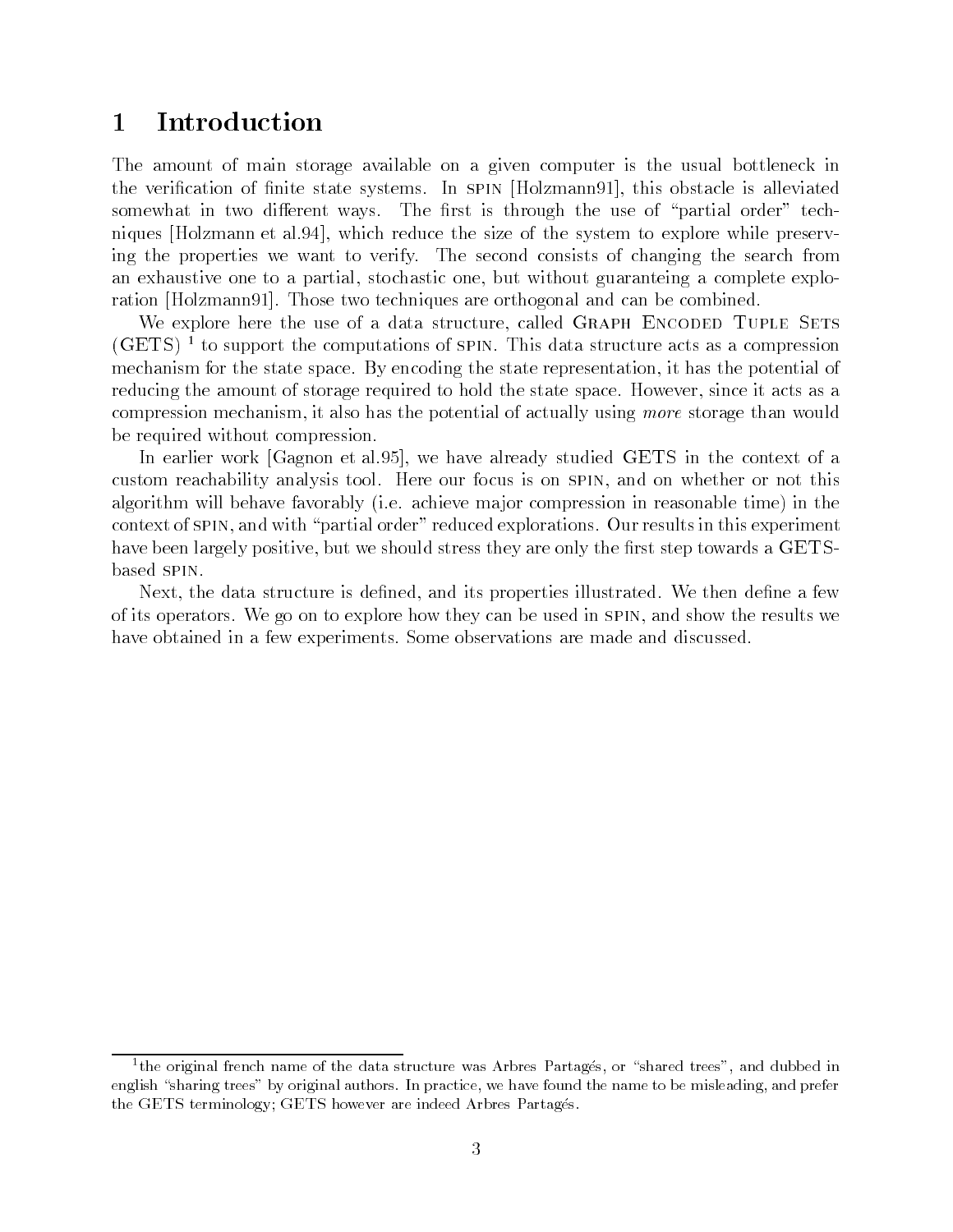### 2 Definitions

Let us begin with a formal definition of the data structure. This definition is important to highlight some critical properties.

**Definition** A GETS is a rooted acyclic graph  $(N, V, val, succ)$  such that  $N = N_0 \cup ... \cup$  $N_k, k \geq 0$ , is a finite set called the set of nodes (the nodes are organized in layers,  $N_i$  is the set of nodes of layer i), V is a set of values,  $val: N \longrightarrow V + \{\top, \bot\}$  is the valuation function,  $N_k, k \geq 0$ , is a finite se<br>set of nodes of layer *i*),<br>succ :  $N \longrightarrow \mathcal{P}(N)^2$ <sup>2</sup> gives the successors (i.e. sons, on the next layer) of a node; and the following properties hold:

- 1.  $\forall i \ s.t. \ 0 \leq i \lt k, \forall n \in N_i, succ(n) \subseteq N_{i+1}$ : each node has all its successors on the next layer;
- 2.  $\forall i \ s.t. \ 0 \leq i \leq k, \forall n_1 \& n_2 \in N_i, n_1 \neq n_2, val(n_1) = val(n_2) \Rightarrow succ(n_1) \neq succ(n_2): twc(n_2)$ nodes holding equal values in the same layer do not have the same set of sons;
- 3.  $\forall n \in N, \forall s_1 \& s_2 \in succ(n), s_1 \neq s_2 \Rightarrow val(s_1) \neq val(s_2)$ : a node does not have two sons with equal values;
- 4.  $|N_0| = 1$  and  $\forall n \in N$ ,  $val(n) = \top \Leftrightarrow n \in N_0$ : the first layer  $N_0$  contains only one element (called the root), the only one with value  $\top$ ;<br>5.  $val(n) = \bot \Rightarrow succ(n) = \emptyset$  and
- 5.  $val(n) = \bot \Rightarrow succ(n) = \emptyset$  and<br> $succ(n) = \emptyset \Rightarrow (val(n) = \bot \vee val(n) = \top).$

Let us now consider that each component of a tuple is mapped to a specific layer, according to some (total) order. The second condition guarantees that there will be *suffix merging* of tuples that share equal ends, while the third condition guarantees the *prefix merging* of tuples that share equal beginnings. This condition furthermore imposes that the creation of the longest sharable prefixes, or in other words, every prefix is unique.

Any path starting from the root node  $r \in N_0$  and terminated by  $\perp$  represents one tuple of values encoded in the GETS.

The following GETS (fig. 1) represents the set  $\{(a, b, d, e), (a, b, d, f), (a, b), (a, c),\}$  $(a, c, d, f)$ . Note that tuples of different lengths can be represented in the same GETS. Notice also the repetition of a node with value  $d$  in the 3rd layer, which is legitimate since the set of suffixes is different for the two nodes.

A fundamental property of GETSs is the *canonicity* of the coding: there is a unique representation for any set of tuples. This, however, does not imply minimality; it may often be possible to find graph codings of tuples which would have a smaller number of nodes and/or vertices.

The canonicity property derives from the uniqueness of the prefixes (like tries), and the sharing of identical suffixes on the same level. Imagine  $3$  two GETSs holding the same set of tuples. Let us also imagine that, following a path simultaneously through both GETSs,

 ${}^{2}\mathcal{P}(N)$  is the *powerset* of N.

<sup>3</sup>A more formal proof is given in [Zampunieris et al.95].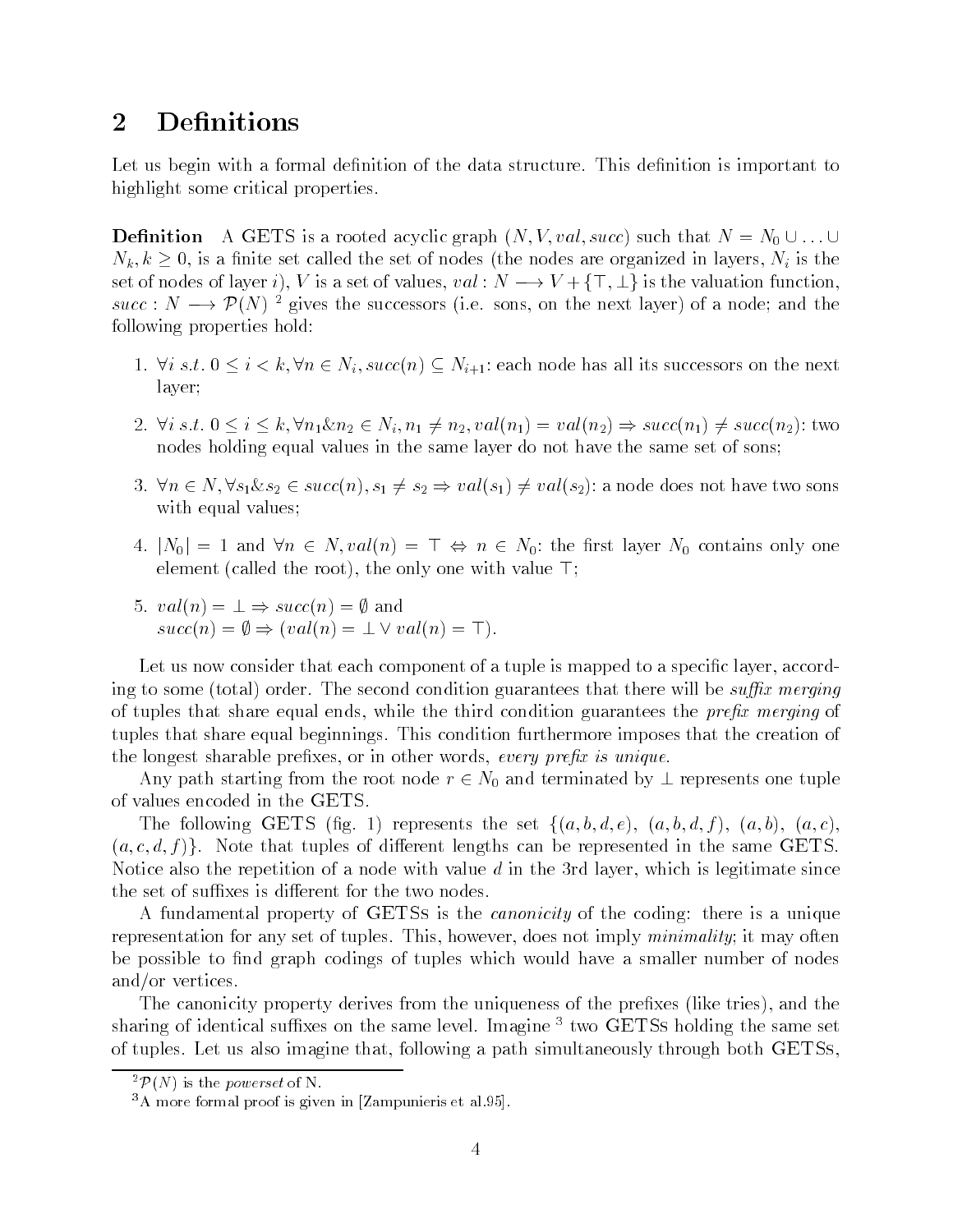

Figure 1: Example GETS

we encounter a node which has a different number of sons in each GETS. This would mean that, in one of the two GETSs, there would have to be another path leading to (one of) the son(s) missing in the other, since both GETSs hold the same information. This however would break the rule of the sharing of the longuest prefix. The same reasoning applies to suffixes.

GETSs have other interesting properties:

explicitness each contribution to the tuple is present in the graph;

- constant time projection all projections of the set of tuples on any component of the tuple can be done in constant time;
- heterogeneity the domains of the components of the tuples can be different and the tuples can have varying lengths;
- **insertion order independence** since the representation is canonical, it does not depend on the order in which the tuples are inserted in the GETS;
- isomorphism again, because of the canonicity property, two GETSs containing the same set of tuples are isomorphic.

### 3 Behavior of GETSs

The following example will further illustrate the behavior of GETSs and the problem we have to consider for their implementation. Consider the following GETS holding the set  $\{(a, b, b, a), (a, b, b, b), (b, b, b, a) \text{ and } (b, b, b, b)\}.$  This structure is represented on figure 2. We add to it the tuple  $(a, b, b, c)$ . The structure of the graph changes significantly, as it is split to isolate the two longest prefixes  $(a, b, b)$  and  $(b, b, b)$  as shown on figure 3.

We see that, to preserve canonicity, it was necessary to perform a *splitting* operation on the tree: a shared prefix was split to create the longest shared unique prefix  $(a, b, b)$  for the three suffixes  $(a)$ ,  $(b)$  or  $(c)$ .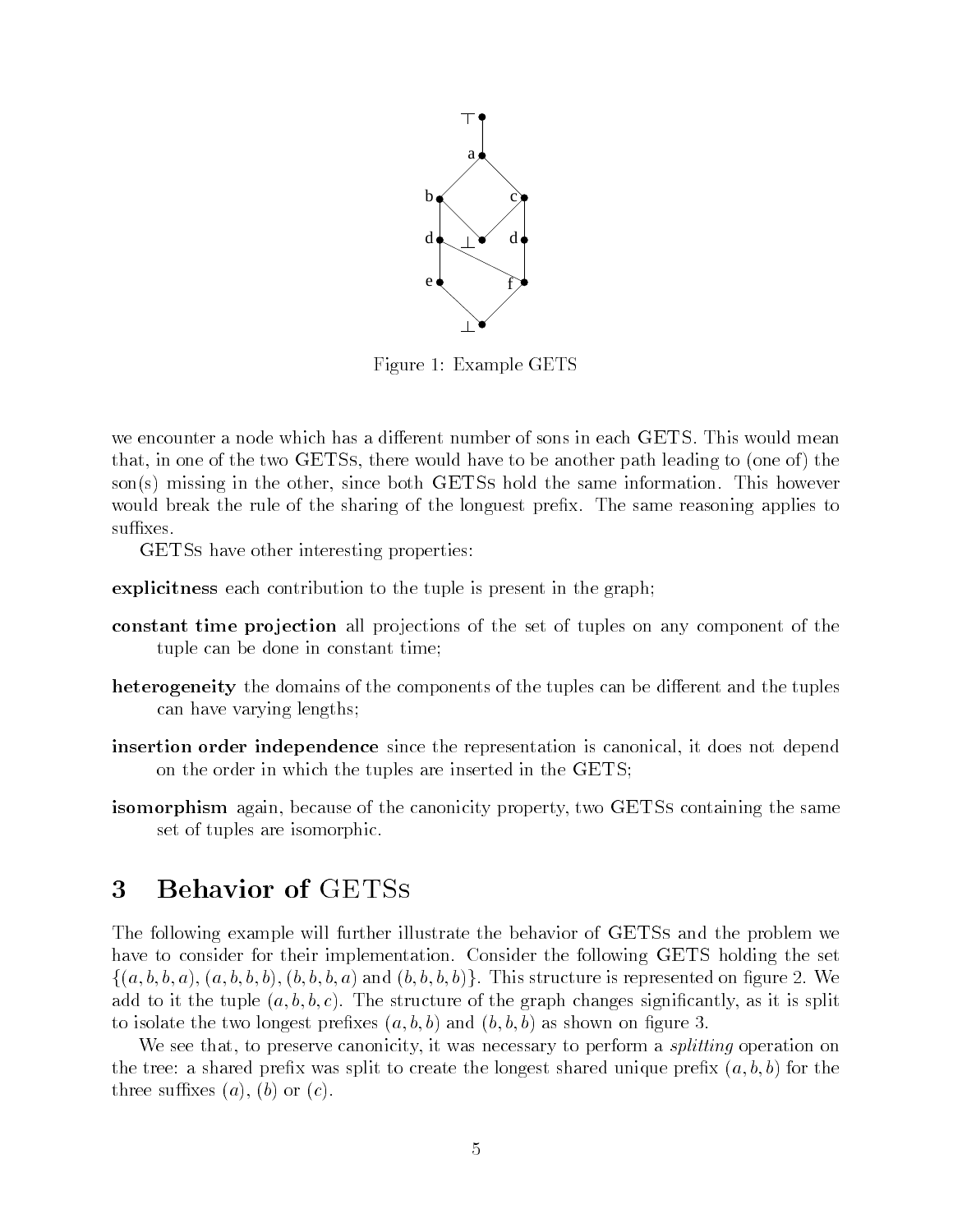

Figure 2: Simple GETS



Figure 3: First addition

Observe also that this structure is not minimal in the number of node and links. Figure 4 shows an alternate graph holding the same information, with the same number of nodes, but less links. It is however not a GETS since the prefix  $(a, b, b)$  is duplicated.

Let us now add the tuple  $(b, b, b, c)$  to the previous GETS. Observe on figure 5 that the result is more compact. The addition of the tuple has allowed *suffix merging*: the creation of a common sharable suffix, its merging and, in this case, the recursive merging of the paths leading to it in a common one.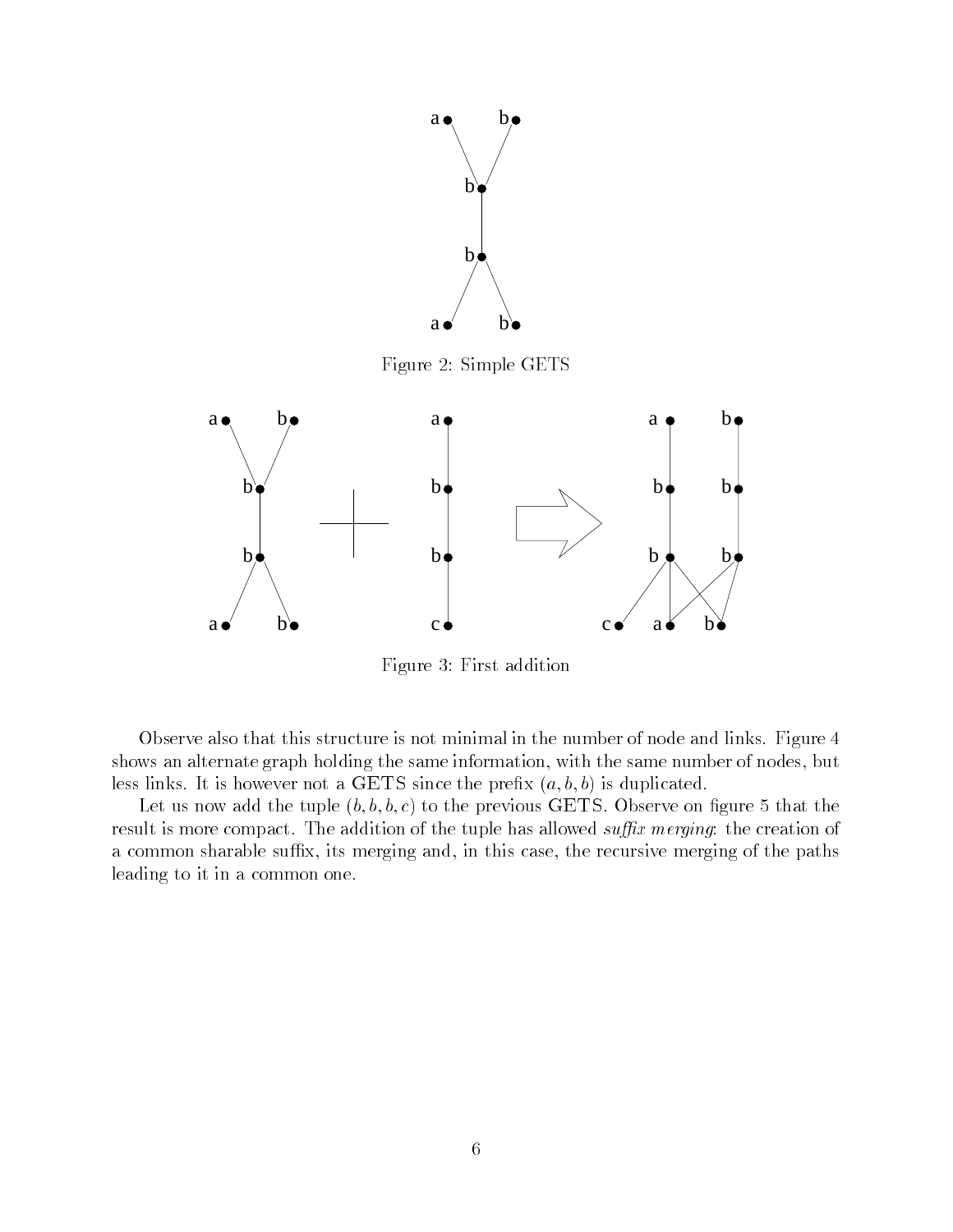

Figure 4: Smaller graph



Figure 5: Second addition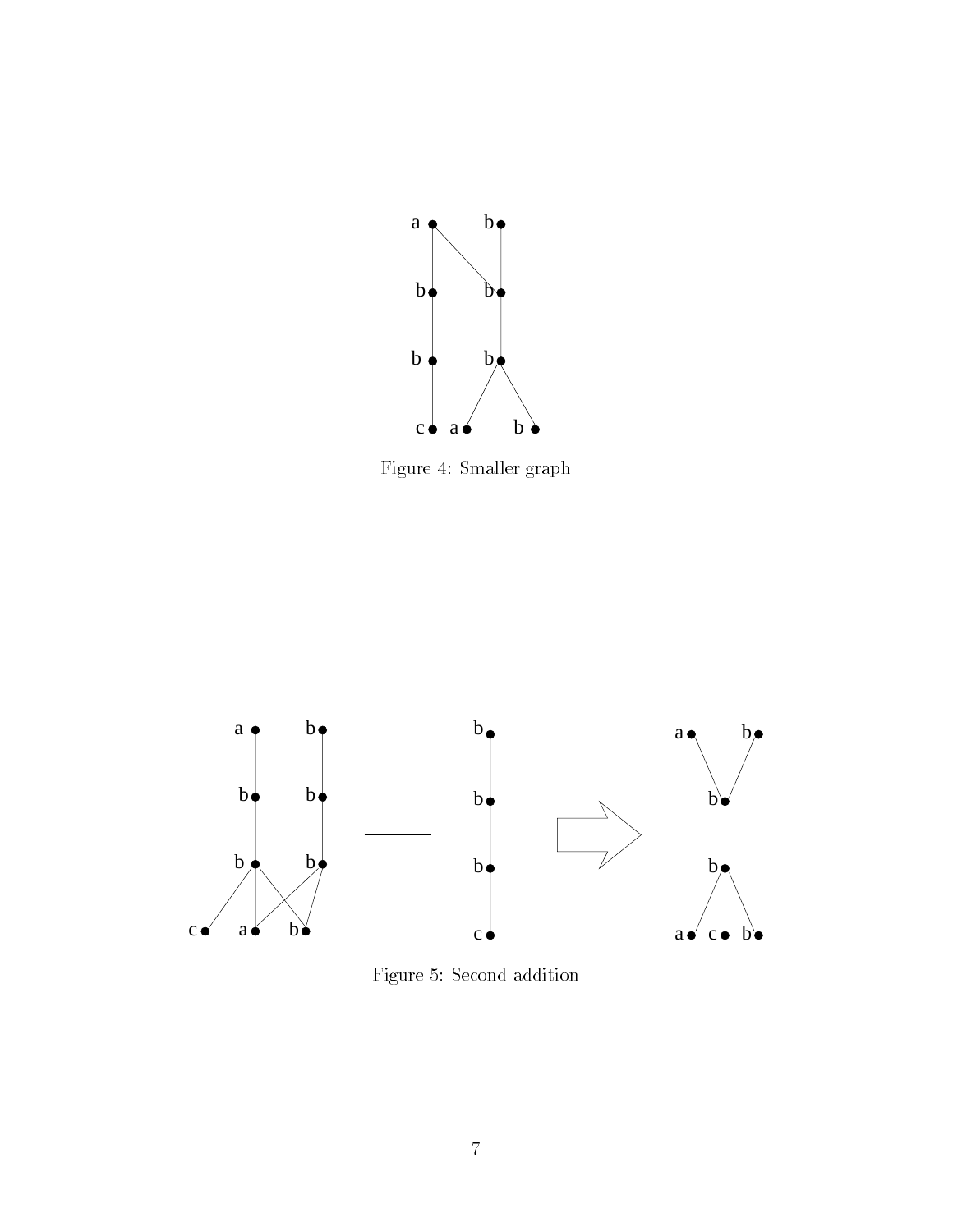## 4 Operations on GETSs

We present here a few operators to manipulate GETSs. In this presentation, we will use a mix of terminology derived from graph and language theory. A GETS is an undirected graph structure organized along layers, where vertices connect only nodes on adjacent layers. We have already indicated that any path between the top layer of a GETS and terminated by the special  $\perp$  value corresponds to a tuple of information stored in. Any path is composed of an *prefix*, a *body* and a *suffix*, any of which might be empty. When we'll talk about the insertion of a tuple of values into a GETS, we'll have to take into account existing prefixes and suffixes which can be shared to some extend. A prefix here is the part of a path starting at  $\top$  leading to a node with more than one parent. A suffix is the part of the path ending at  $\perp$  which has nodes with single sons only.

#### 4.1Operators

GETSs can support all the operators of set manipulation [Zampunieris et al.95]. For the purpose of this presentation, however, there are only three basic operators needed, namely membership, insertion and deletion. An important issue, however, is whether an insertion or removal operation should preserve the GETS, or some of the constraints could be relaxed for a while, until some normalization operation is performed. In fact, one original implementation of GETSs was designed exactly that way. However, our analysis of several tests cases have convinced us that, on any number of repetitions, using an operation preserving the GETS resulted in general better performance than a non-GETS preserving operation, followed by a normalization [Gagnon et al.95].

#### 4.2Normalized insertion

- 1. identify in the GETS the longest prefix, the body and the longest suffix matching the tuple of values to insert; the prefix and the body are contiguous, but the suffix may be detached; if either the prefix or the body end with  $\perp$ , then the tuple already exists in the GETS and we can terminate, otherwise:
- 2. if the prefix isn't empty, then duplicate and split the body on its whole length; the body is adequate otherwise;
- 3. expand the path from the end of the body (or the prefix if the body is empty, or from  $\top$  if both are empty) to the start of the longest suffix or to  $\bot$  if this latter is empty,
- 4. merge suffixes upward.

In the previous example (fig. 3), the prefix was  $(a, b)$ , the body  $(b, b)$ , and the suffix was empty. The body was duplicated to create a (longest) prefix  $(a, b, b)$  in the GETS. A new suffix was then added. In the second example (fig. 5), the prefix was  $(b, b, b)$ , the body was empty, and the suffix was  $(c)$ . A link was added from the end of the prefix to  $(c)$ , then the nodes were merged upwards.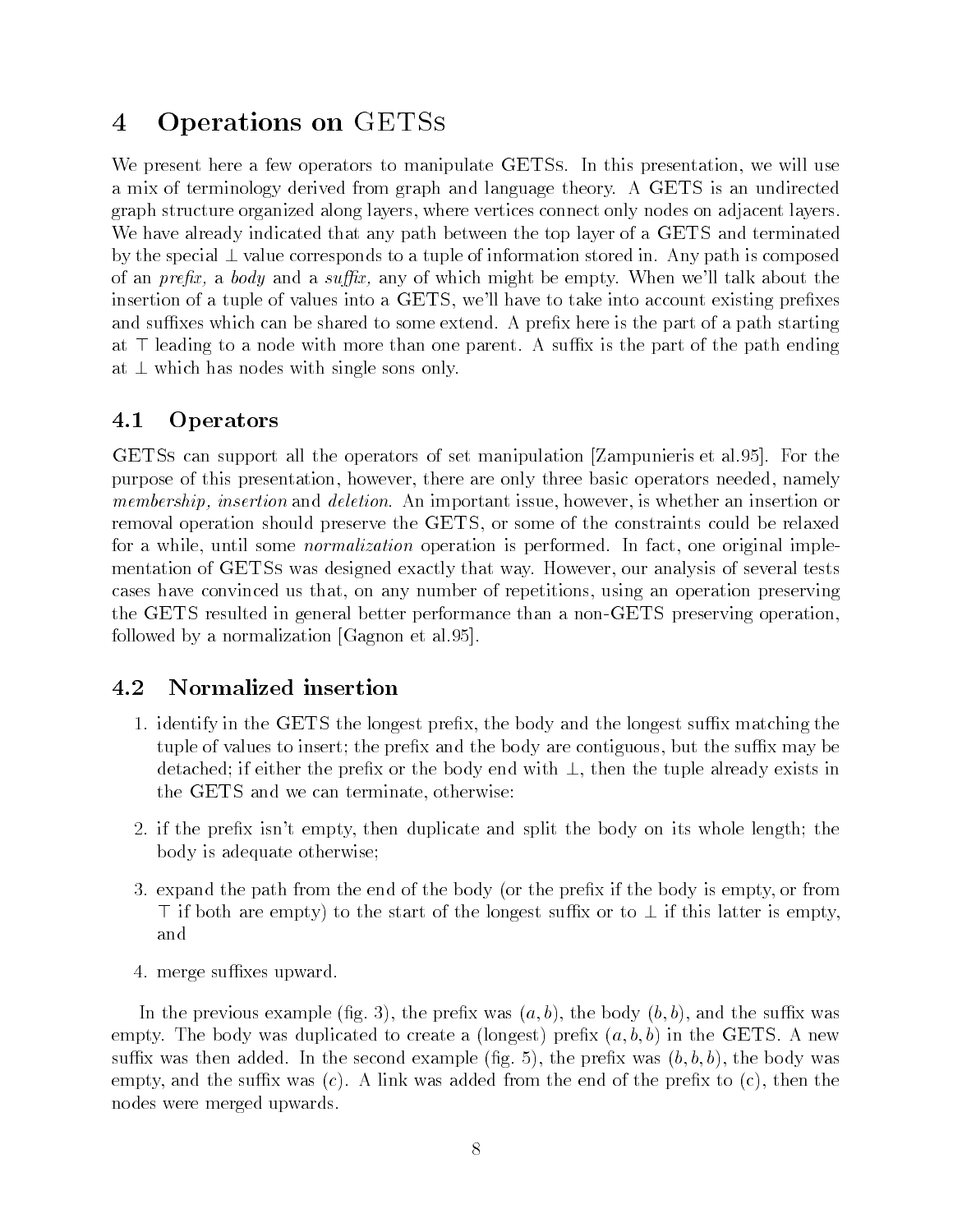Adding new suffixes creates an opportunity for sharing similar suffixes. We must identify, from the point where the path merges with the suffix if another node with the same set of sons already exists. If it is the case, the nodes can be merged, and we renew the operation upward.

It is quite clear that this algorithm terminates. Once we have completed the upward merge, nothing is left to do since the longest unique prex constraint was established from the start, and is not invalidated by a merge. We see also that the procedure is linear in the number of layers.

#### 4.3Normalized deletion

Normalized deletion operates similarly to normalized insertion.

- 1. identify a complete (i.e. to  $\perp$ ) path matching the tuple of values we want to remove, terminate if it is not found; otherwise:
- 2. decompose the path into longest prefix, body and suffix;
- 3. if the prefix isn't empty, split the path from the beginning of the prefix to, and including the node where the suffix starts;
- 4. remove the suffix from that node and
- 5. merge the suffixes upward.

The intuition behind this algorithm is quite simple. We must isolate the tree holding the path to be removed from the effects of sharing, then we remove its distinctive part. preserving the longest prefix distinguishing the tuple to be removed, and normalize the new resulting suffix.

#### 4.4Other Operators

Membership is done trivially by looking for the tuple in the GETS. We have also implemented an iterator on GETS. An iterator call successively returns all the tuple instances held in a GETS. Our iterators are robust in the presence of modifications to the GETS, but do not guarantee that all the tuple stored will be found in that case.

For our purposes, we do not require operators to merge GETSs together or to extract subsets of them.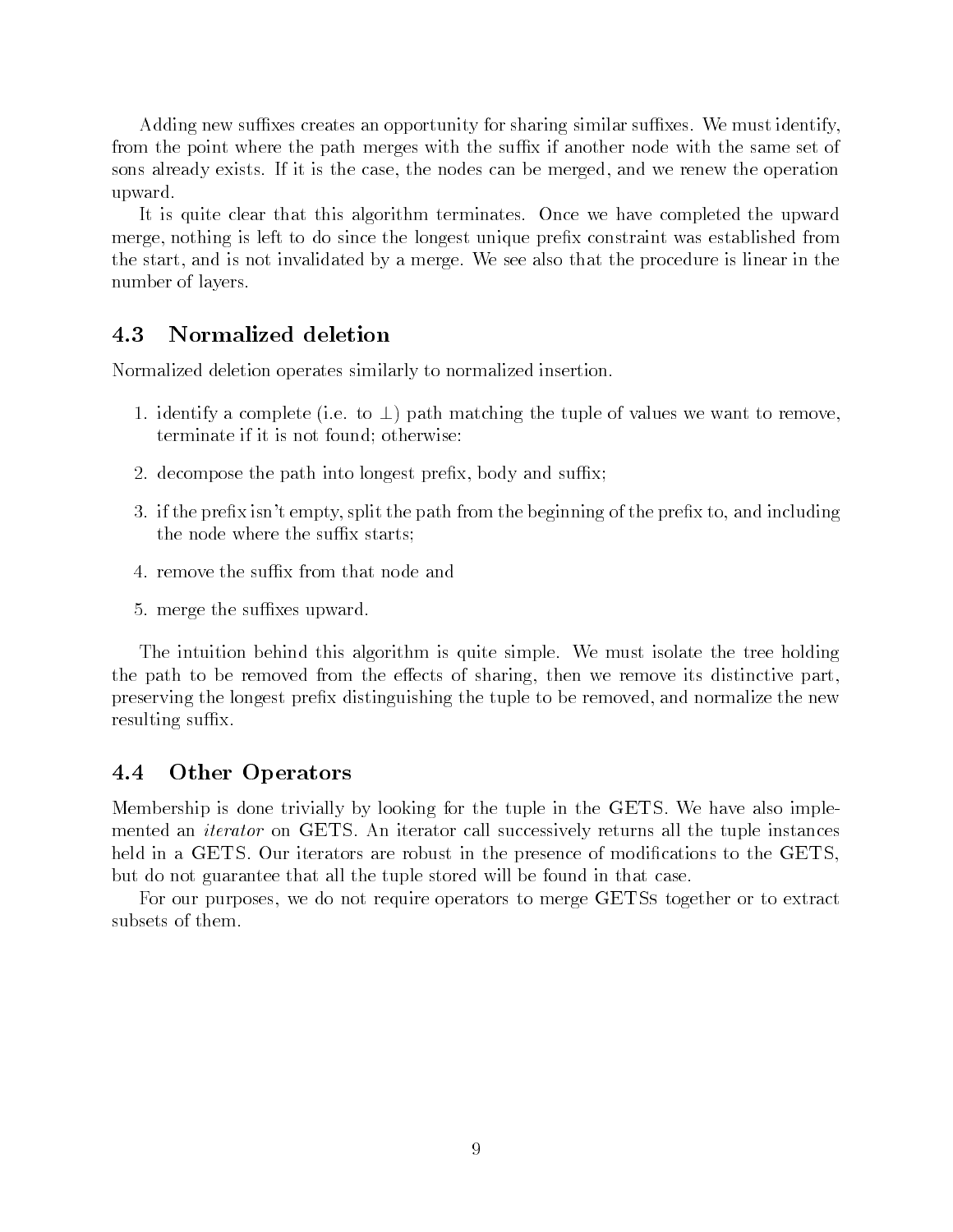### 5 Application to spin and Analysis

To analyze the performance of GETS in a "real" context, we have modified analyzers generated by SPIN (i.e. "pan" programs) so that they would use this data structure rather than the hash table storage. Since this was only a feasibility study, we haven't made any attempt at guaranteing that the substitution was compatible with all the algorithms supported by spin in full state search mode. We have focused only on safety properties, with or without partial orders reduction.

We have analysed three examples: two tests from the SPIN distribution, namely *snoopy* and *pftp*, and *gsm*, a development of our group, inspired by one of the GSM protocols.

We first explore the issues we were confronted with, namely *state coding* and *stack pres*ence coding. We then cover the examples, report the performance measured, make some observations and discuss them.

#### 5.1State Coding

The most significant difficulty of using GETS is to define an encoding for state information. The most straightforward is, of course, to allocate a layer to every variable in the PROMELA model, as well as the bookkeeping variables of SPIN (e.g. the " process coun $ters" - p$ ).

In our experiments, we have done some clustering of the variables. The simple rule has been to cluster variables in each of the global-queue-process groups to keep the size of the domain of the cluster to less then  $2^{16}$  (a *short word*).

The clusters have been assigned to layers following simple rules: put all the clusters of a group item together and try to put in close proximity the group items interacting together.

Our implementation of GETS uses a static allocation of pointers for each element of the domain of clusters. Having a sparse cluster thus leads to a waste of space. When variables with a sparse domain are combined together in a cluster, the wastefullness is compounded. Independently of the (PROMELA) model itself, transitions identifiers typically have a sparse domain in SPIN. This phenomenon is thus real. However, its importance is relative: the waste in pointer space may or may not not be very signicant, depending on the size of the domain, and the degree of sparseness.

How clustering is done is another possible contributor to space or time overhead. The most straightforward form of clustering is to compose the declared (i.e. in the model) domains of the variables. PROMELA is however notably deficient in this respect, since declared domains can be much larger than the reachable domains. We have tried instead to use the number of bits required to store the reachable domains. Support for such an idenfication exists in SPIN (VAR RANGES). It could also largely be done by a static analysis of the PROMELA model. In practice, on our examples, this identification has been straightforward 4. The domains are rounded up to the next power of two and the clusters are assembled through shifting and "or"-ing.

More complex solutions exist which would involve a look-up to compress sparse domains, and clustering by multiplication rather than by shifting, for a most compact clustering. We

<sup>4</sup>Encoding and implementation were done in the course of a couple of hours in all cases.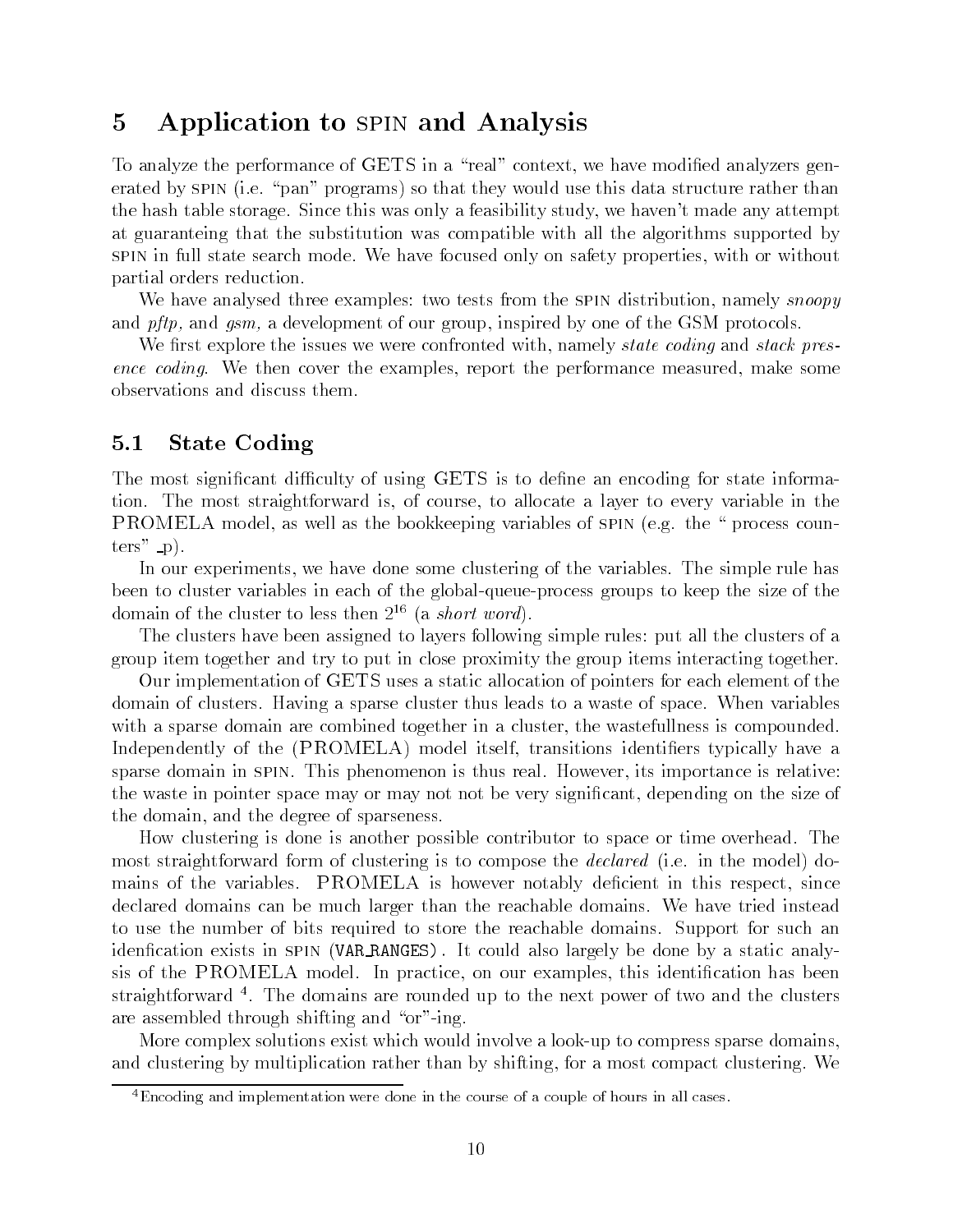haven't used these techniques in our experiments.

#### 5.2Stack Presence Coding

Supporting partial orders has been challenging since the algorithm used in spin requires the recognition of whether or not a state already encountered is on the stack. In full state search mode in spin, this is done by tagging the state information in the store. The value is the tag is set when the state is met the first time, and reset when it is popped from the stack.

We have found two alternatives to support such a mechanism with GETS. The first, obvious one is to have another GETS to hold a copy of the states currently on the stack. For any state, we would have three GETS operations: addition to the store and to the stack, deletion from the stack. We have however tried another method, borrowing from the idea of tagging the state. We store the state *twice* in the state store, with different tag values appended: one, with a tag value of  $0$ , when the state is first encountered and thus is on the stack, and another, with a tag value of 1, when it is popped from the stack. Except in the REACHvariation, where the state space is always going to be explored at some specific depth, and we need to memorize the depth information with the state, this is sufficient to quickly decide whether or not a state is on the stack.

The cost of this algorithm is two insertions, rather than one, and a doubling of the amount of states stored in the GETS. However, since we know that both instances of the state will end up being in the store, this doubling practically involves a lot of sharing and shouldn't lead to signicant space overhead.

#### 5.3snoopy

We have tested snoopy only in NOREDUCE 'd mode. The amount of memory required otherwise is too small to give significant results. The encoding uses 21 layers, the largest domain used, for the cache processes is 2560.

|          | states | memory (M)                                     | time $(s)$ |
|----------|--------|------------------------------------------------|------------|
| FS, spin | 91920  | 9.934                                          | -13.45     |
|          |        | FS, GETSS   91920   $0.55(GETS) + 0.375(spin)$ | 45.52      |

The memory contribution for GETS is broken down in two parts: GETS per se and spin which is mostly the memory required for the stack. We have a compression factor specifically for the state space of about 18 in this case.

#### 5.4pftp

This example being larger, we have been able to test it both in REDUCE'd and in NOREDUCE'd form. We have 19 layers, and the largest domain is 4096.

|           | states | memory $(M)$                | time (s) |  |
|-----------|--------|-----------------------------|----------|--|
| FS, spin  | 439895 | 54.49                       | 86.71    |  |
| FS, GETSS | 439895 | $2.25(GETS) + 0.334(SPIN)$  | 179.59   |  |
| RS, spin  | 95241  | 13.33                       | 10.41    |  |
| RS, GETSS | 95241  | $1.864(GETS) + 0.334(SPIN)$ | 42       |  |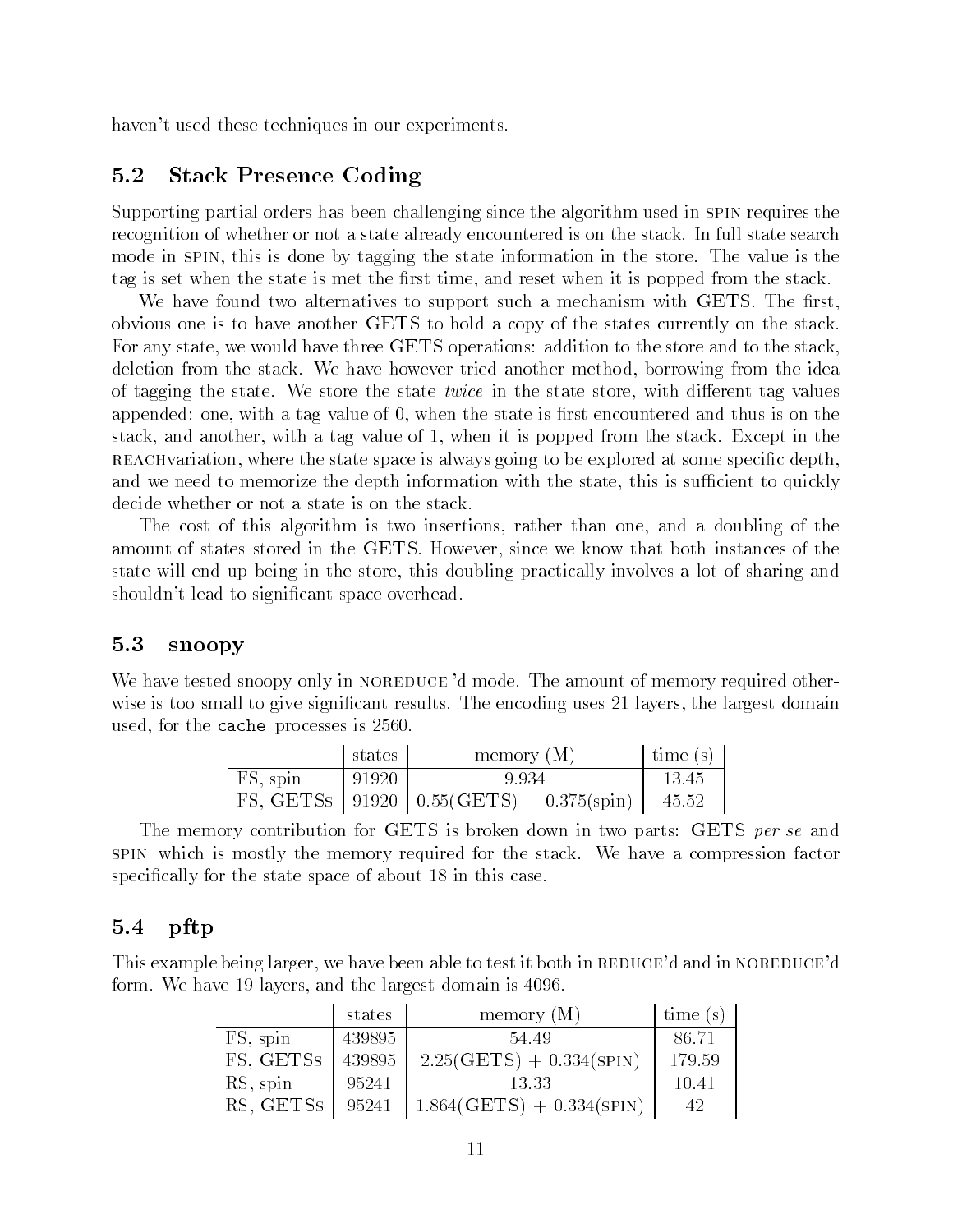

Figure 6: pftp, spin & GETS, memory behaviour

We achieve here a compression rate of 24 for the NOREDUCE  $d$  mode, and about 7 for the REDUCE 'd mode. Note also that, in REDUCE 'd mode, the difference in time performance is a factor of about 4, but we store twice at many states in the store!

The static part of the GETS is only about 135k.

The following figures represent the evolution in the memory and time requirements of the computation as a function of the number of states for the GETS-based examples. The time results are also represented for SPIN: in this case, the use of memory is always linear as a function of the states t. . .

The memory consumption behavior represented in figure 6 is quite interesting. The use of memory isn't linear, but presents a bit of a quirk. This means that the use of memory improves at higher capacities in this case. Both the REDUCE'd and non-REDUCE'd explorations present the same phenomenon, although it is more distinct in the non-REDUCE 'd case. Predictably, reducing the number of states has removed some opportunities for sharing.

The time behaviors are interestingly enough almost linear in both cases (fig. 7) and also for the SPIN versions  $(fig, 7)$ . The linearity is somewhat surprising, since we could have expected the quirk to show up in the time measurements. spin 's behavior is also linear in terms of the number of states, which means that, in general, the rate of discovery of new states tends to remain constant. This rule also applies to the GETS version.

#### 5.5gsm

This last example is not a "classic" of the SPIN distribution. It is a small, simplified model of a call set-up for a mobile in a GSM system. The state vector is 144 bytes wide, the maximum

<sup>5</sup>variations can be due to the memory used by the stack, but this one tends to be allocated early in the execution.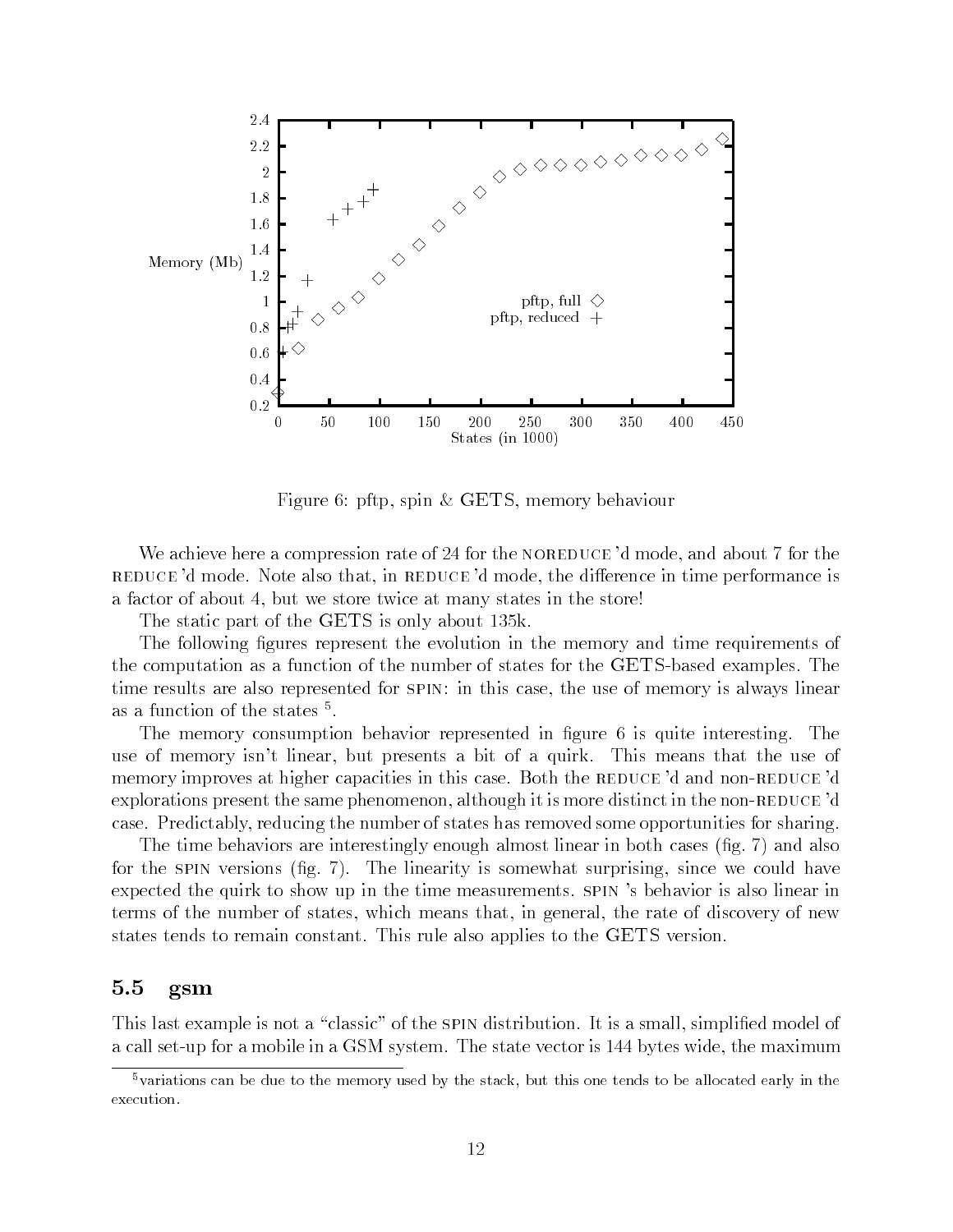

Figure 7: pftp, spin & GETS, time behaviour



Figure 8: pftp, pure spin, time behaviour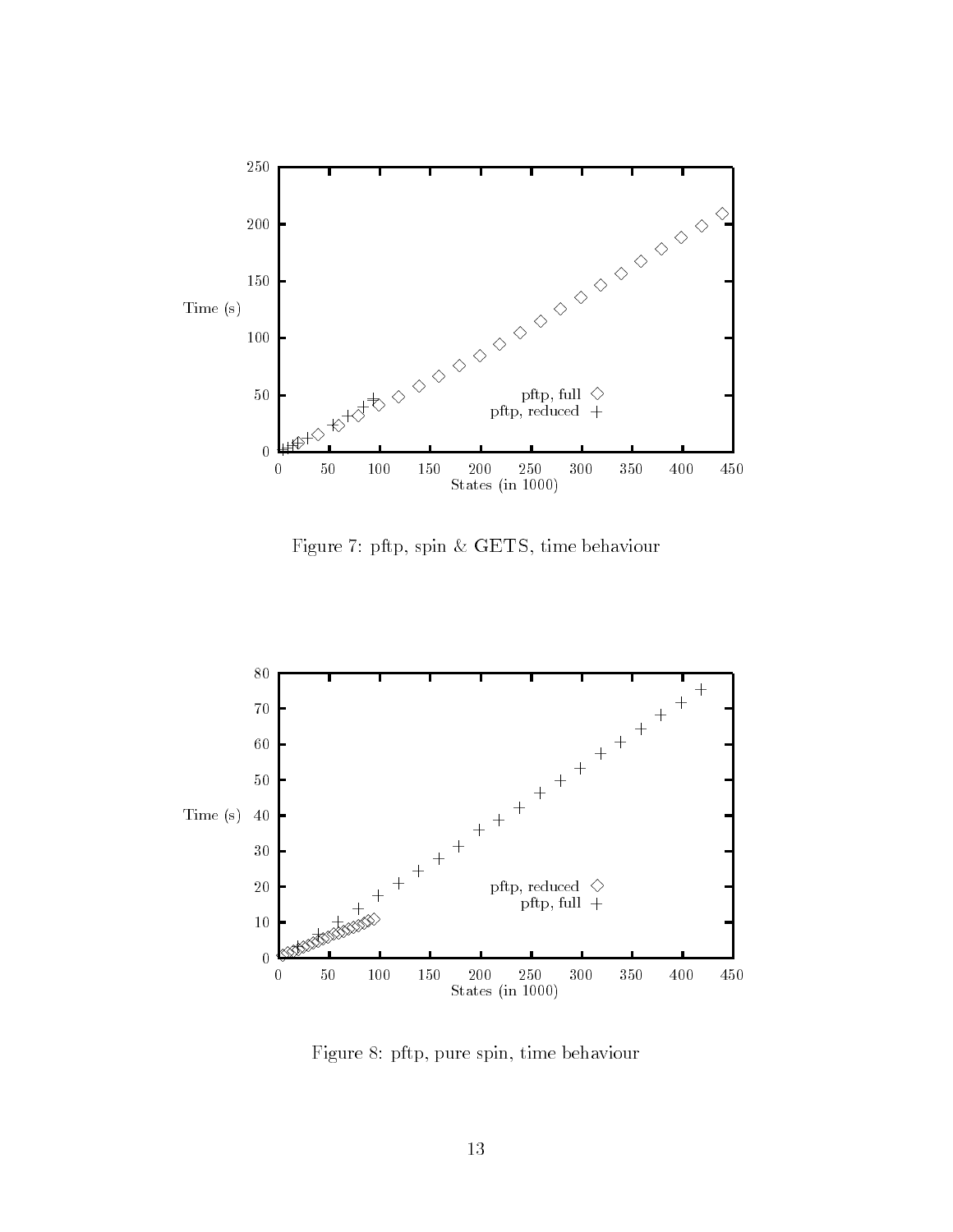

Figure 9: gsm, GETS, memory behavior

depth reached in a REDUCE 'd search is 196999. The GETS has 20 layers, and the largest domain size is 16384.

|          | states      | memory $(M)$                                          | $\frac{1}{2}$ time (s) |  |
|----------|-------------|-------------------------------------------------------|------------------------|--|
| RS, SPIN | - 1004630 - | 140.267                                               | 251.780                |  |
|          |             | RS, GETS   1004630   4.022(GETS) + 6.4(SPIN)   634.92 |                        |  |

We see that the compression factor achieved here was over 33, with an execution time less than the double, and twice the states, since we are in REDUCE 'd mode. The runtime behavior is even more interesting. The memory vs. states graph (fig. 9) shows that halfway through the exploration, the program had allocated all the storage it required, and the rest of the time was spent recycling storage. The wide variations in the use of memory do not however show in the time vs. states graph (fig. 10), which is, once again mostly linear.

For a comparison, a comparable  $\tau$  bitstate search gave the following results  $\tau$ , after 192s:

```
./pan -m200000 -w25(Spin Version 2.8.6 -- 17 May 1996)
       + Partial Order Reduction
Bit statespace search for:
       never-claim - (none specified)
       assertion violations
       cycle checks - (disabled by -DSAFETY)
```
 $6$ at least in terms of the amount of storage used.

<sup>&</sup>lt;sup>7</sup>The depth reached in this case is indeed greater than a full search's; this is not unreasonable, since the greatest depth may be reached through a different path.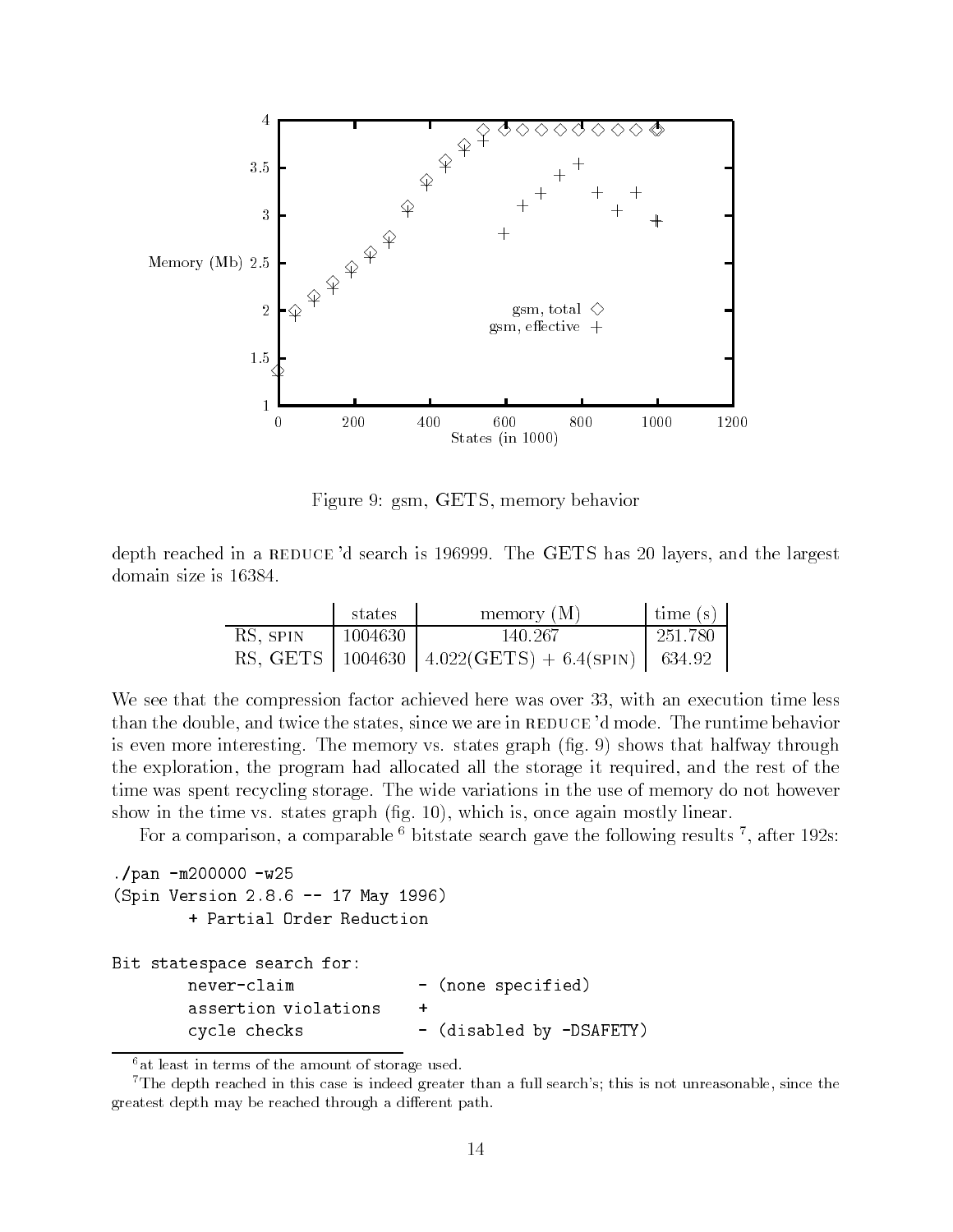

Figure 10: gsm, GETS, time behaviour

invalid endstates

```
State-vector 144 byte, depth reached 197683, errors: 0
1.00088e+06 states, stored
6.15347e+06 states, matched
7.15435e+06 transitions (= stored+matched)
5.56773e+07 atomic steps
hash factor: 33.5248 (expected coverage: >= 98% on avg.)
(max size 2^25 states)
1.49727e+08 equivalent memory usage in bytes (stored*vector + stack)
1.55943e+07
                actual memory usage
```
 $\ddot{}$ 

...

We see that the bitstate mode search does indeed give us a fairly good approximation in a good time. It is actually signicantly better than the 98% expected coverage ( 20000 vs. 4000 states) would lead us to know. Of course, in most practical cases, we wouldn't have the full search results.

#### $5.6$ Observations  $-$ Observations

Those few experiments have confirmed some observations we had already made in a different context, and given new insights on the use of GETS.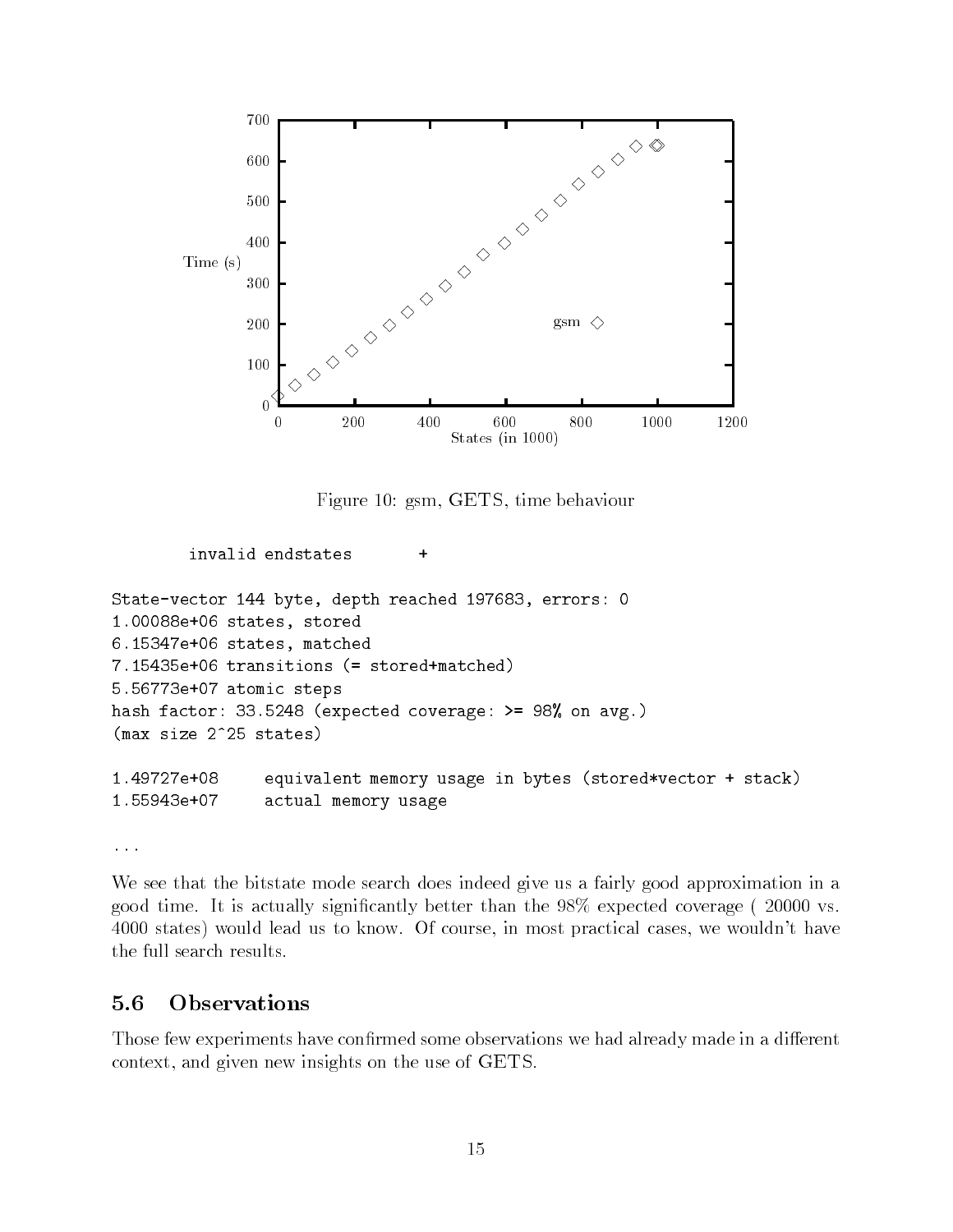Compression It is possible to achieve compression of the state space with GETS, for typical spin applications. This is a non-trivial statement: GETS are a compression technique which could very well result in a stored space larger than the number of bits required to record the plain data, according to Hamming.

Evolution of gains Gains increase as state space get larger. In earlier work, not directly related to spin we had observed compression factor of over 100.

Time There is a performance penalty in the use of GETS. The run time cost appears also to decrease as state spaces become larger.

**Partial Orders** Compression is achieved even in the case of a REDUCE'd search. The highest reported compression factor achieved here were actually realized in such a search. This would tend to show that the type of regularity exploited in GETS is distinct from what "partial order" techniques exploit. This is worthwhile to note because a different behavior had been observed with ROBDDs [Visser95].

Sample Set All our examples are \vintage PROMELA", namely processes communicating through asynchronous communication channels. The success we experience with such models bodes well for the possibilities of significant compression rates with GETSs in general.

#### 5.7Discussion

Where do GETS fit in the spin verification philosophy? Their runtime cost, plus the added cost of generating an encoding do not make them a convenient replacement for either full state or bit state search modes. They would have to be viewed in a complementary way. The other search modes are the most appropriate to start debugging a specification, when the probability of nding an error is high and the duration of the runs low. GETS-based search should come at the end, to try to achieve a "last", complete run, if it cannot be done in full state, and if we do have enough memory to do it, based on estimates of achievable compression and of the number of states (from bit state runs).

The early runs could also give critical information to define the clustering and the domain coding of GETS layers. The automation of such a procedure is possible.

Finally, as we said earlier, we make no claim at this stage that all the algorithms available in SPIN in full state search can be supported as are. SPIN tends to store "marking" information with the state, which can be later modified in situ. Such a technique cannot be applied here, but rather would require the manipulation of a another GETS when exploring loops. SPIN's current philosophy is to mark data on the stack to avoid multiple copies of the state space, which was the case originally. We do not have such concern, since multiple copies introduce an opportunity for sharing. GETSs thus give another perspective on the classical verication problems, one for which spin's current solutions may not be entirely adequate.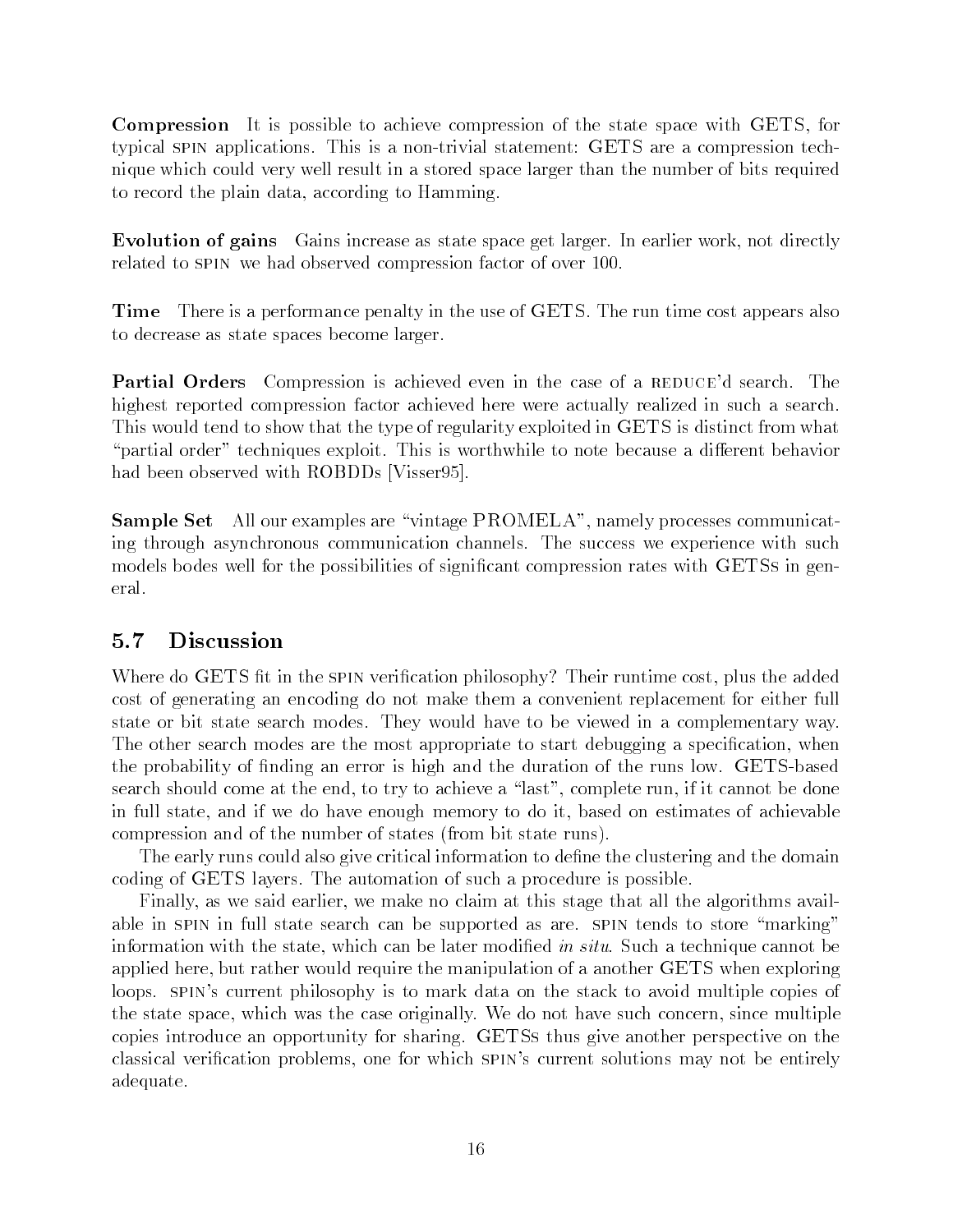#### 5.8spin's Compression

To make this comparison more complete, we should apply clustering to \vintage" spin to see which benefits we could derive from it. However, SPIN already has an experimental compression mode for the state vector, called \collapse\rightaled principle is quite elegant, but straightforward. For each proctype, each state configuration is memorized and identified. What is stored in the global state vector is no longer the whole information, but the sequence of identifiers for each proctype configuration. Identifiers have to be a (compile-time) fixed multiple of 8 bits, from one to four.

The effect of collapsing on the gsm example are quite interesting. The amount of memory required was reduced from  $140M$ bytes (in 271s) to 38Mbytes (in 281s). The effective size of state vector was 14 bytes, down from 144! While the GETS-based results remain better, the compression rate achieved has dropped to about 7.8 . The collapsing also has the advantage of being computed "on-the-fly", in true  $\text{SPIN}$  philosophy.

One could wonder if it might be worthwhile to combine GETS and collapse compression. However, a quick computation shows that only half the storage space is used by the full state vector, while the other half is used to store the unique proctype congurations. We would have to code both to achieve any improvement over our previous results.

the existence of this mode was pointed out to the author by G. Holzmann.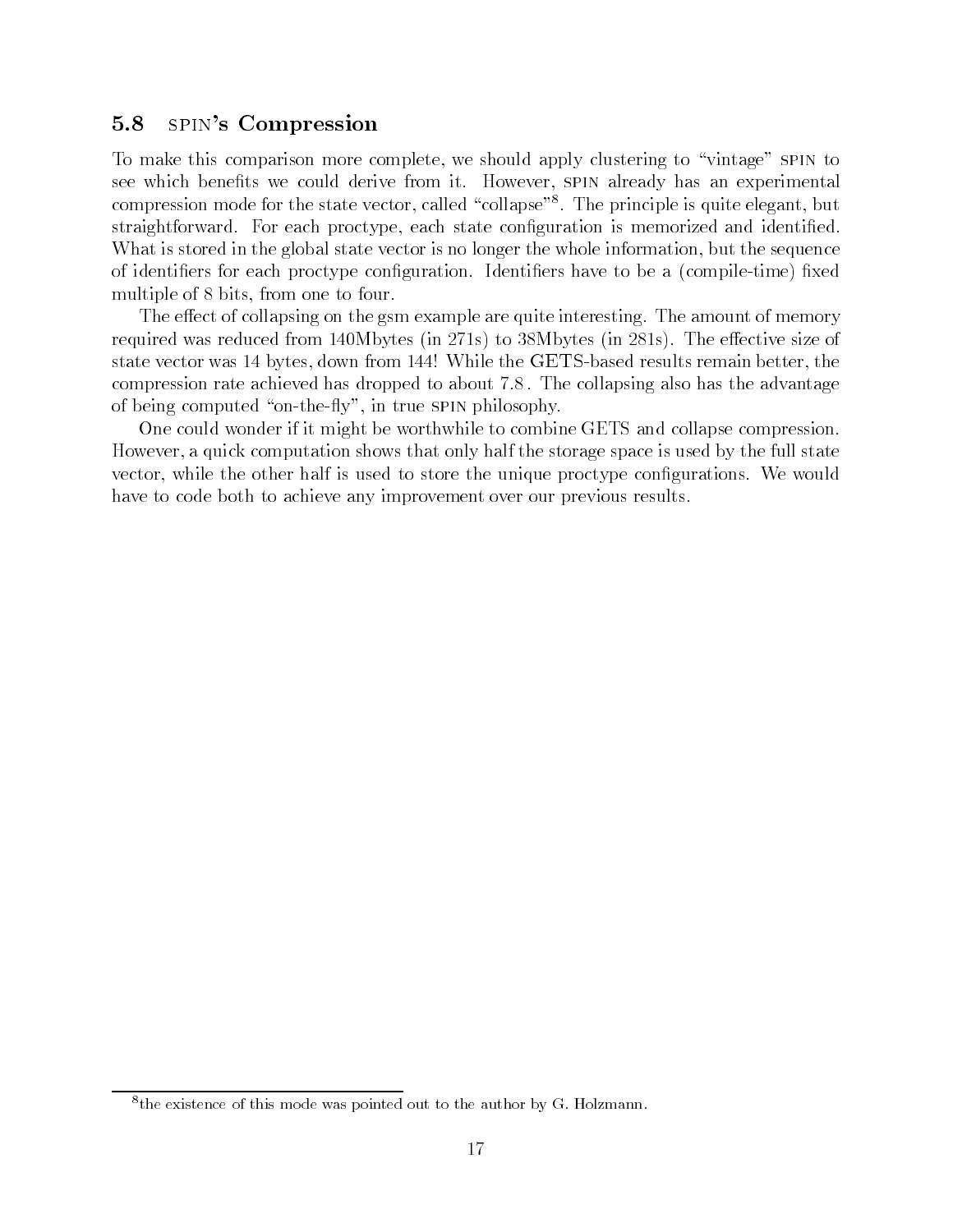#### **Conclusion** 6

We have presented a data structure optimised for a compact encoding of state spaces, and shown how well it performs in the context of SPIN. Our results show that there are major memory gains when a GETS is used to store the state space, at the cost of a significant increase in execution time. The gains are not predictable a priori. The execution times tend to be linear in our observations.

The use of GETS is also not entirely compatible with spin, in its current instance. They require tighter control over the real domains of variables, and the possibility of clustering variables together. On the algorithmic side, we haven't implemented all the algorithms supported by SPIN in full state search mode. While some could probably be easily adapted, it seems more appropriate to reengineer them to take advantage of the possibilities of GETSs, including the fact that replication is cheap in terms of storage space.

Acknowledgments Our own original GETSs implementation was done by F. Gagnon, with improvements contributed over time by the author and J. Collette. Thanks to Prof. M. Ferguson for pointing out the Hamming argument about compression. Credit is due to D. Zampuniéris who gave us the initial inspiration to apply his Arbres Partagés to reachability analysis.